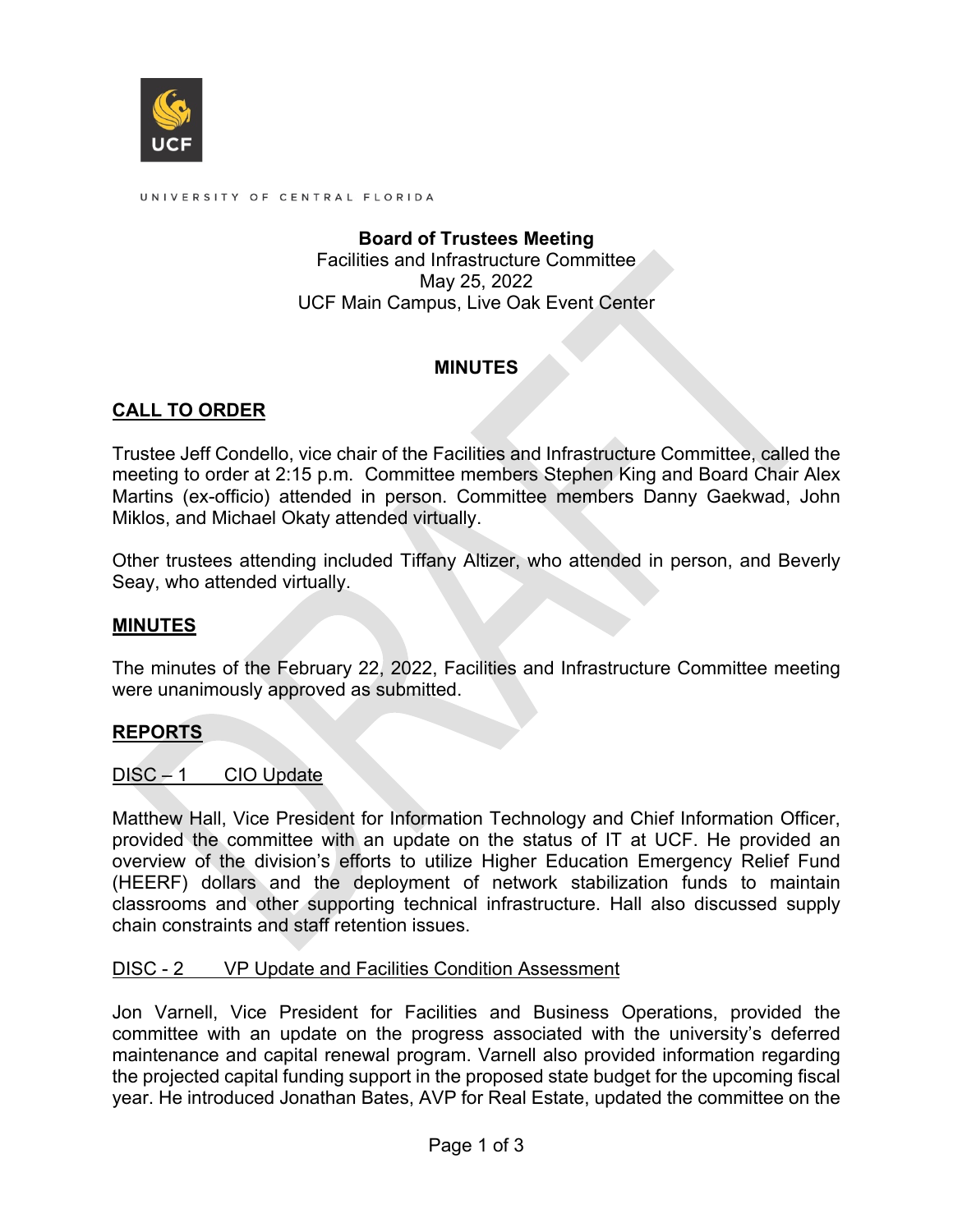search for the AVP for Planning, Design, and Construction as well as other roles in Facilities and other personnel matters.

# **ACTION**

No conflict-of-interest disclosures were received for this meeting.

## FACC – 1 Five-Year Capital Improvement Plan FY23-24 Through FY27-28

Varnell presented the Five-Year Capital Improvement Plan (CIP) for fiscal year 2023-24 through fiscal year 2027-28 for approval.

Trustee Okaty made a motion to approve the Five-Year Capital Improvement Plan FY23-23 Through FY27-28. Trustee Gaekwad seconded the motion. The motion was unanimously approved.

## FACC – 2 Campus Master Plan Minor Amendment—Add Football Campus Projects

Varnell presented the Campus Master Plan Minor Amendment – Add Football Campus Projects for approval.

Trustee Okaty made a motion to approve the Campus Master Plan Minor Amendment – Add Football Campus Projects. Trustee Miklos seconded the motion. The motion was unanimously approved.

## FACC – 3 Football Campus Design Approval

Varnell and Terry Mohajir, Vice President and Athletics Director, presented the Football Campus Design Approval to the committee for approval.

Trustee Okaty made a motion to approve the Football Campus Design Approval. Trustee Miklos seconded the motion. The motion was unanimously approved.

Following the approval of FACC-3, Board Chair Martins requested that at the next meeting, President Cartwright, Mohajir, and Varnell present what a system of accountability could look like for UCF Athletics to manage their own construction projects. If that system is approved by the Board, he suggested bringing forward another resolution that would allow UCF Athletics to manage construction projects under \$2 million.

## **INFORMATION**

#### INFO – 1 Comprehensive Report on Construction-Related Activity

Varnell provided the Comprehensive Report on Construction-Related Activity. This item is part of the BOT-requested "Comprehensive Report on Construction-Related Activity"